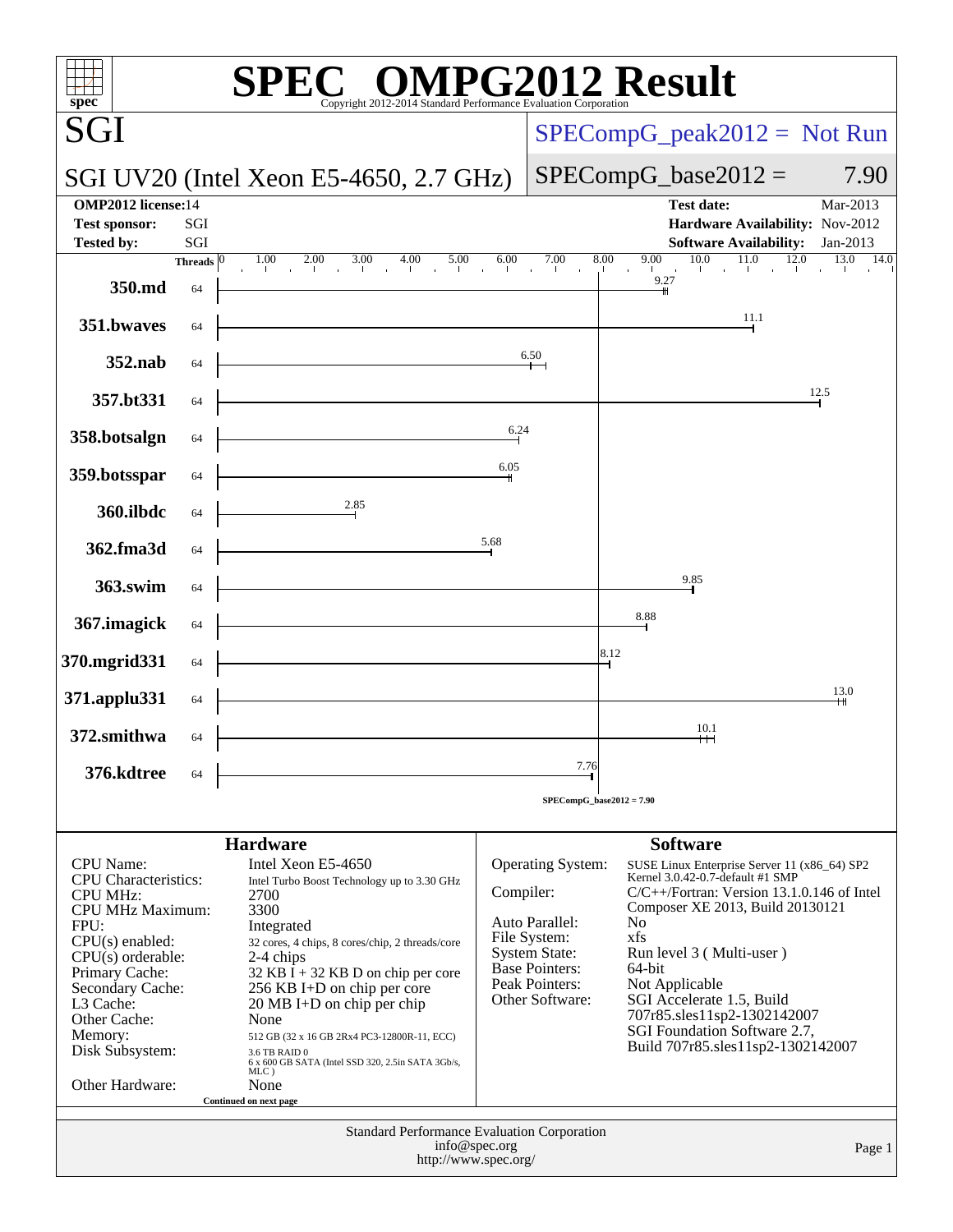## **[SPEC OMPG2012 Result](http://www.spec.org/auto/omp2012/Docs/result-fields.html#SPECOMPG2012Result)**

[SPECompG\\_peak2012 =](http://www.spec.org/auto/omp2012/Docs/result-fields.html#SPECompGpeak2012) Not Run

#### SGI UV20 (Intel Xeon E5-4650, 2.7 GHz)

 $SPECompG_base2012 = 7.90$  $SPECompG_base2012 = 7.90$ 

#### **[OMP2012 license:](http://www.spec.org/auto/omp2012/Docs/result-fields.html#OMP2012license)14**

SGI

[Base Threads Run:](http://www.spec.org/auto/omp2012/Docs/result-fields.html#BaseThreadsRun) 64

[Minimum Peak Threads:](http://www.spec.org/auto/omp2012/Docs/result-fields.html#MinimumPeakThreads) --[Maximum Peak Threads:](http://www.spec.org/auto/omp2012/Docs/result-fields.html#MaximumPeakThreads) --

| OMP2012 license:14   |     | Test date:                             | $Nar-201.5$ |
|----------------------|-----|----------------------------------------|-------------|
| <b>Test sponsor:</b> | SGI | <b>Hardware Availability: Nov-2012</b> |             |
| <b>Tested by:</b>    |     | <b>Software Availability:</b> Jan-2013 |             |

#### **[Results Table](http://www.spec.org/auto/omp2012/Docs/result-fields.html#ResultsTable)**

|                                                                                                          | <b>Base</b> |                        |       |                |       |                | <b>Peak</b> |  |                        |              |                |              |                |              |
|----------------------------------------------------------------------------------------------------------|-------------|------------------------|-------|----------------|-------|----------------|-------------|--|------------------------|--------------|----------------|--------------|----------------|--------------|
| <b>Benchmark</b>                                                                                         |             | <b>Threads</b> Seconds | Ratio | <b>Seconds</b> | Ratio | <b>Seconds</b> | Ratio       |  | <b>Threads Seconds</b> | <b>Ratio</b> | <b>Seconds</b> | <b>Ratio</b> | <b>Seconds</b> | <b>Ratio</b> |
| 350.md                                                                                                   | 64          | 497                    | 9.32  | 499            | 9.27  | 501            | 9.25        |  |                        |              |                |              |                |              |
| 351.bwaves                                                                                               | 64          | 408                    | 11.1  | 408            | 11.1  | 408            | <b>11.1</b> |  |                        |              |                |              |                |              |
| $352$ .nab                                                                                               | 64          | 571                    | 6.81  | 601            | 6.47  | 598            | 6.50        |  |                        |              |                |              |                |              |
| 357.bt331                                                                                                | 64          | <b>380</b>             | 12.5  | 379            | 12.5  | 380            | 12.5        |  |                        |              |                |              |                |              |
| 358.botsalgn                                                                                             | 64          | 697                    | 6.24  | 697            | 6.24  | 697            | 6.24        |  |                        |              |                |              |                |              |
| 359.botsspar                                                                                             | 64          | 868                    | 6.05  | 863            | 6.08  | 869            | 6.04        |  |                        |              |                |              |                |              |
| $360$ .ilbdc                                                                                             | 64          | 1249                   | 2.85  | 1252           | 2.84  | 1249           | 2.85        |  |                        |              |                |              |                |              |
| 362.fma3d                                                                                                | 64          | 671                    | 5.66  | 668            | 5.69  | 669            | 5.68        |  |                        |              |                |              |                |              |
| $363$ .swim                                                                                              | 64          | 460                    | 9.85  | 459            | 9.86  | 461            | 9.83        |  |                        |              |                |              |                |              |
| 367.imagick                                                                                              | 64          | 791                    | 8.89  | 791            | 8.88  | 792            | 8.88        |  |                        |              |                |              |                |              |
| 370.mgrid331                                                                                             | 64          | 544                    | 8.12  | 544            | 8.12  | 543            | 8.13        |  |                        |              |                |              |                |              |
| 371.applu331                                                                                             | 64          | 467                    | 13.0  | 466            | 13.0  | 471            | 12.9        |  |                        |              |                |              |                |              |
| 372.smithwa                                                                                              | 64          | 520                    | 10.3  | 528            | 10.1  | 535            | 10.0        |  |                        |              |                |              |                |              |
| 376.kdtree                                                                                               | 64          | 580                    | 7.76  | 579            | 7.77  | 581            | 7.75        |  |                        |              |                |              |                |              |
| Results appear in the order in which they were run. Bold underlined text indicates a median measurement. |             |                        |       |                |       |                |             |  |                        |              |                |              |                |              |

#### **[Operating System Notes](http://www.spec.org/auto/omp2012/Docs/result-fields.html#OperatingSystemNotes)**

 export KMP\_AFFINITY=compact,0 export KMP\_STACKSIZE=200M export KMP\_LIBRARY=turnaround export KMP\_BLOCKTIME=infinite export OMP\_DYNAMIC=FALSE limit -s unlimited

Hyperthreading is enabled.

## **[Base Compiler Invocation](http://www.spec.org/auto/omp2012/Docs/result-fields.html#BaseCompilerInvocation)**

[C benchmarks](http://www.spec.org/auto/omp2012/Docs/result-fields.html#Cbenchmarks): [icc](http://www.spec.org/omp2012/results/res2013q2/omp2012-20130318-00027.flags.html#user_CCbase_intel_icc_a87c68a857bc5ec5362391a49d3a37a6)

[C++ benchmarks:](http://www.spec.org/auto/omp2012/Docs/result-fields.html#CXXbenchmarks) [icpc](http://www.spec.org/omp2012/results/res2013q2/omp2012-20130318-00027.flags.html#user_CXXbase_intel_icpc_2d899f8d163502b12eb4a60069f80c1c)

[Fortran benchmarks](http://www.spec.org/auto/omp2012/Docs/result-fields.html#Fortranbenchmarks): [ifort](http://www.spec.org/omp2012/results/res2013q2/omp2012-20130318-00027.flags.html#user_FCbase_intel_ifort_8a5e5e06b19a251bdeaf8fdab5d62f20)

> Standard Performance Evaluation Corporation [info@spec.org](mailto:info@spec.org) <http://www.spec.org/>